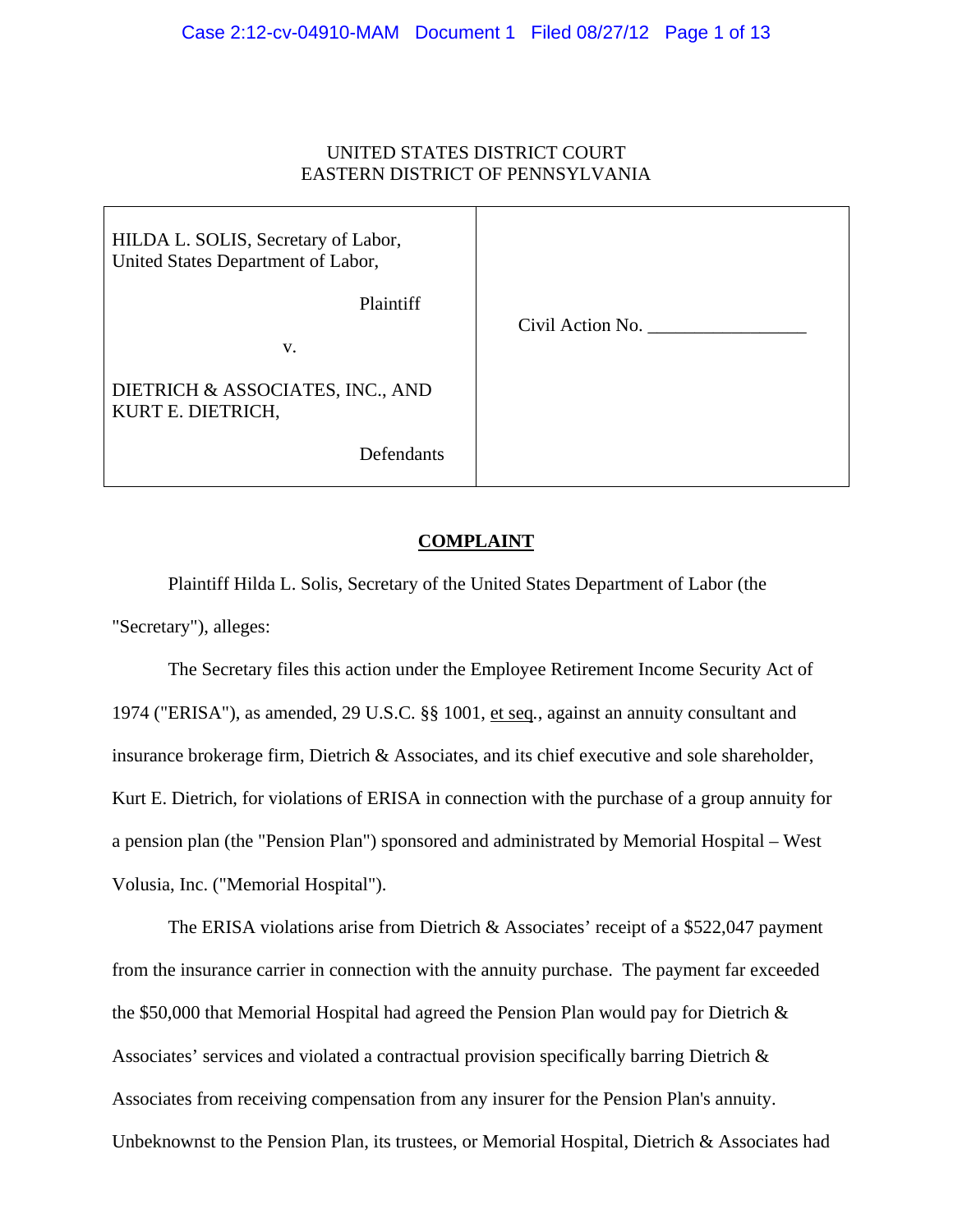#### Case 2:12-cv-04910-MAM Document 1 Filed 08/27/12 Page 2 of 13

separately entered into a contract with the Hartford Life Insurance Company ("Hartford"), which provided for payment of additional compensation to Dietrich & Associates based on a percentage of the annuity's purchase price. When the Defendants presented final bids for the annuity purchase to the Pension Plan and Memorial Hospital, they falsified the final bids of Hartford's competitors so that the Hartford bid was the lowest bid.

By deceiving the Pension Plan and its fiduciaries, and by receiving and retaining impermissible compensation from the insurer, Dietrich & Associates and Kurt E. Dietrich were unjustly enriched by violations of ERISA. Moreover, they prevented the Pension Plan and its sponsor from knowing the true cost of Dietrich & Associates' services; concealed their financial arrangement with Hartford and the resulting conflict of interest with respect to the Hartford bid; and deprived the Pension Plan and its sponsor of the opportunity to negotiate the amount of any insurer-paid commission or other payment as an element of the total cost of the annuity. Instead of honoring their contractual commitments and adhering to their fiduciary obligations under ERISA, Dietrich & Associates and Kurt E. Dietrich pocketed more than a half-million dollars in unjust profits, representing ten times more than their agreed upon fee.

## **JURISDICTION AND VENUE**

1. This action arises under Title I of the Employee Retirement Income Security Act of 1974 as amended ("ERISA"), 29 U.S.C. §§ 1001-1191,,and the Secretary brings this action to obtain relief under ERISA §§ 409(a) and 502(a)(2) and (5), 29 U.S.C. §§ 1109(a) and 1132(a)(2) and (5), to redress violations of and enforce Title I of ERISA.

2. This Court has subject matter jurisdiction over this action under ERISA  $\S 502(e)(1)$ , 29 U.S.C. § 1132(e)(1), and under 28 U.S.C. § 1331.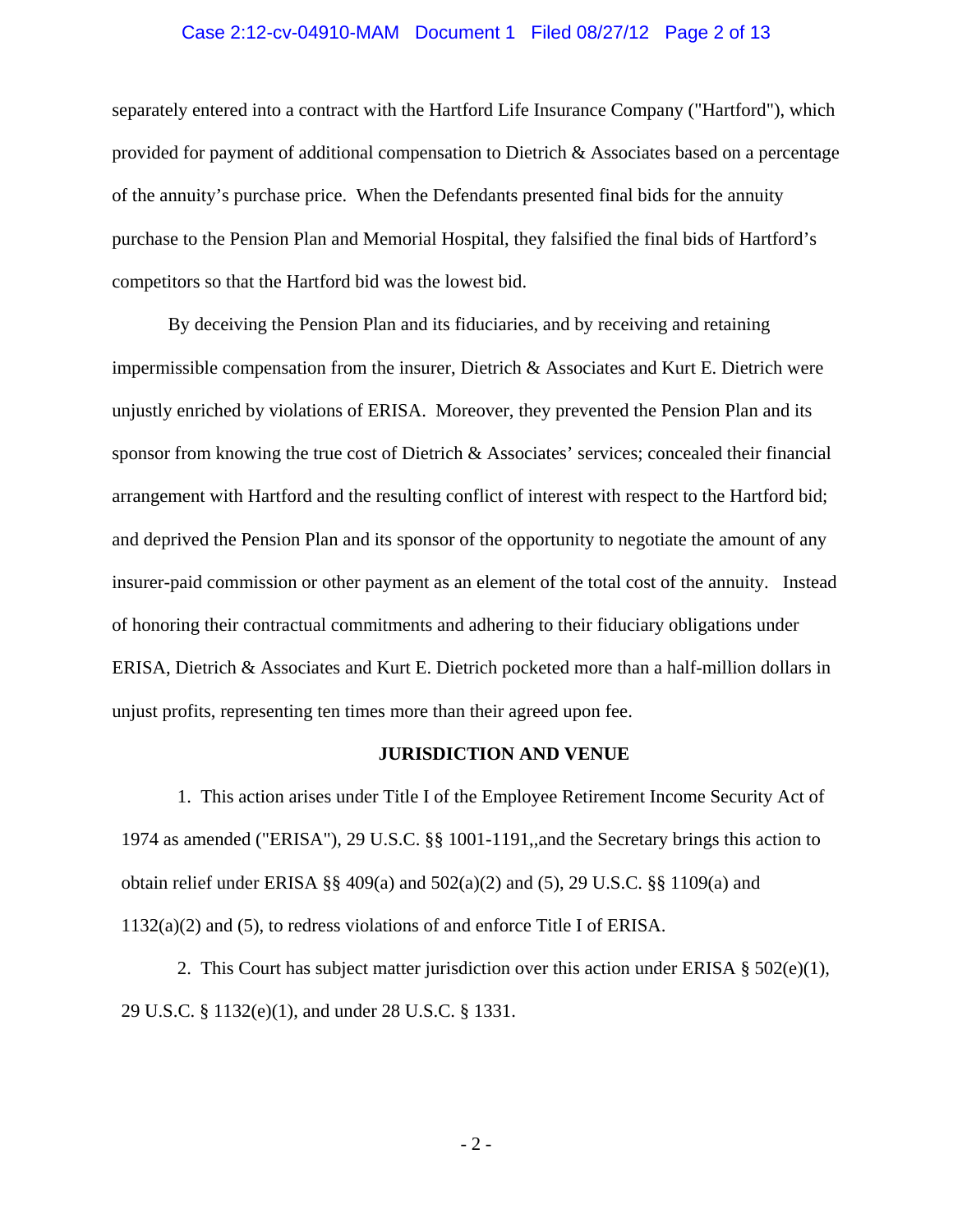3. Venue of this action lies in the Eastern District of Pennsylvania, under ERISA § 502(e)(2), 29 U.S.C. § 1132(e)(2). The alleged ERISA violations took place in this federal judicial district, and both defendants may be found here.

#### **PARTIES**

4. Under ERISA §§ 502(a)(2) and (5), 29 U.S.C. §§ 1132(a)(2) and (5), the Secretary has authority to enforce Title I of ERISA by, among other acts, filing and prosecuting civil actions against persons who violate Title I of ERISA.

5. Defendant Dietrich & Associates, Inc., is a Pennsylvania corporation with its principal place of business in Plymouth Meeting, Pennsylvania. At all relevant times, Dietrich & Associates was an insurance brokerage firm that specialized in brokering the purchase, by defined benefit pension plans, of single-premium group annuities from insurance companies.

6. At all relevant times, defendant Kurt E. Dietrich was the president, treasurer, sole director, and sole owner of Dietrich & Associates. He also used the title of chief executive officer of Dietrich & Associates.

#### **GENERAL ALLEGATIONS**

7. Memorial Hospital – West Volusia, Inc. ("Memorial Hospital"), maintained the Pension Plan to provide pension benefits for employees of Memorial Hospital. The Pension Plan was an employee benefit plan as defined by ERISA § 3(3), 29 U.S.C. § 1002(3).

8. Memorial Hospital also administered the Pension Plan and therefore was a fiduciary of the Pension Plan within the meaning of ERISA §§  $3(21)(A)(i)$  and (iii), 29 U.S.C.  $§ 1002(21)(A)(i)$  and (iii).

9. In 2003, in anticipation of terminating the Pension Plan, Memorial Hospital sought to purchase a single-premium group annuity to fund the Pension Plan's liability for all pension benefits that were vested under the Pension Plan's terms.

- 3 -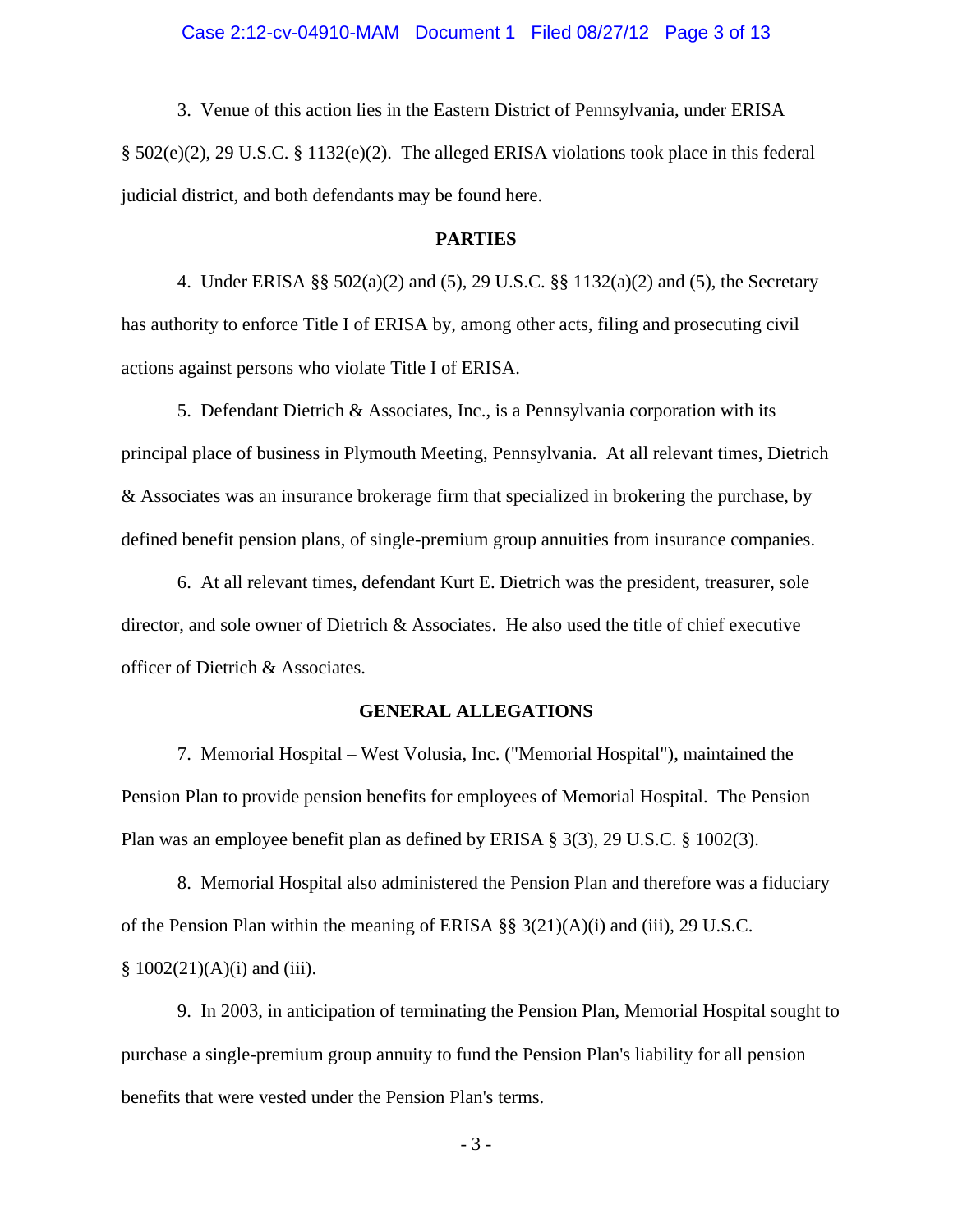## Case 2:12-cv-04910-MAM Document 1 Filed 08/27/12 Page 4 of 13

10. In September 2003, Dietrich & Associates and Memorial Hospital, on behalf of the Pension Plan, entered into an agreement, titled "Annuity Consultant Agreement." Pursuant to the terms of the Annuity Consultant Agreement, Dietrich & Associates contracted to solicit and negotiate – for the Pension Plan – bids from insurance companies for the Pension Plan's purchase of a single-premium group annuity.

11. Kurt E. Dietrich testified under oath that he signed the Annuity Consultant Agreement for Dietrich & Associates in or about July of 2003.

12. The Annuity Consultant Agreement required Dietrich & Associates to select the insurers to be solicited for bids, to negotiate with each insurer to obtain its lowest premium quote possible and to recommend a bid or bids for acceptance by the Pension Plan.

13. The Annuity Consultant Agreement provided that Dietrich & Associates would be paid \$50,000 for its services on behalf of the Pension Plan. The Agreement further provided that Dietrich & Associates "has not and will not accept any . . . form of consideration from any insurance company . . . dealing with the [Pension] Plan with respect to any asset of the [Pension] Plan."

14. The Annuity Consultant Agreement delegated to Dietrich & Associates, among other things, the duty to "negotiate each insurance company to its lowest price" and the duty to "interpret the Plan provisions contained in the Plan document and structure bid specifications consistent with the Plan provisions." In connection with these and other obligations under the Annuity Consultant Agreement, Dietrich & Associates "acknowledge[d] that it is a 'fiduciary' as defined in Section 3(21) of [ERISA] with respect to the Plan." Dietrich & Associates also obligated itself to discharge its duties under the Annuity Consultant Agreement "in a manner consistent with the standards of fiduciary conduct prescribed in Section 404 of ERISA, and the

- 4 -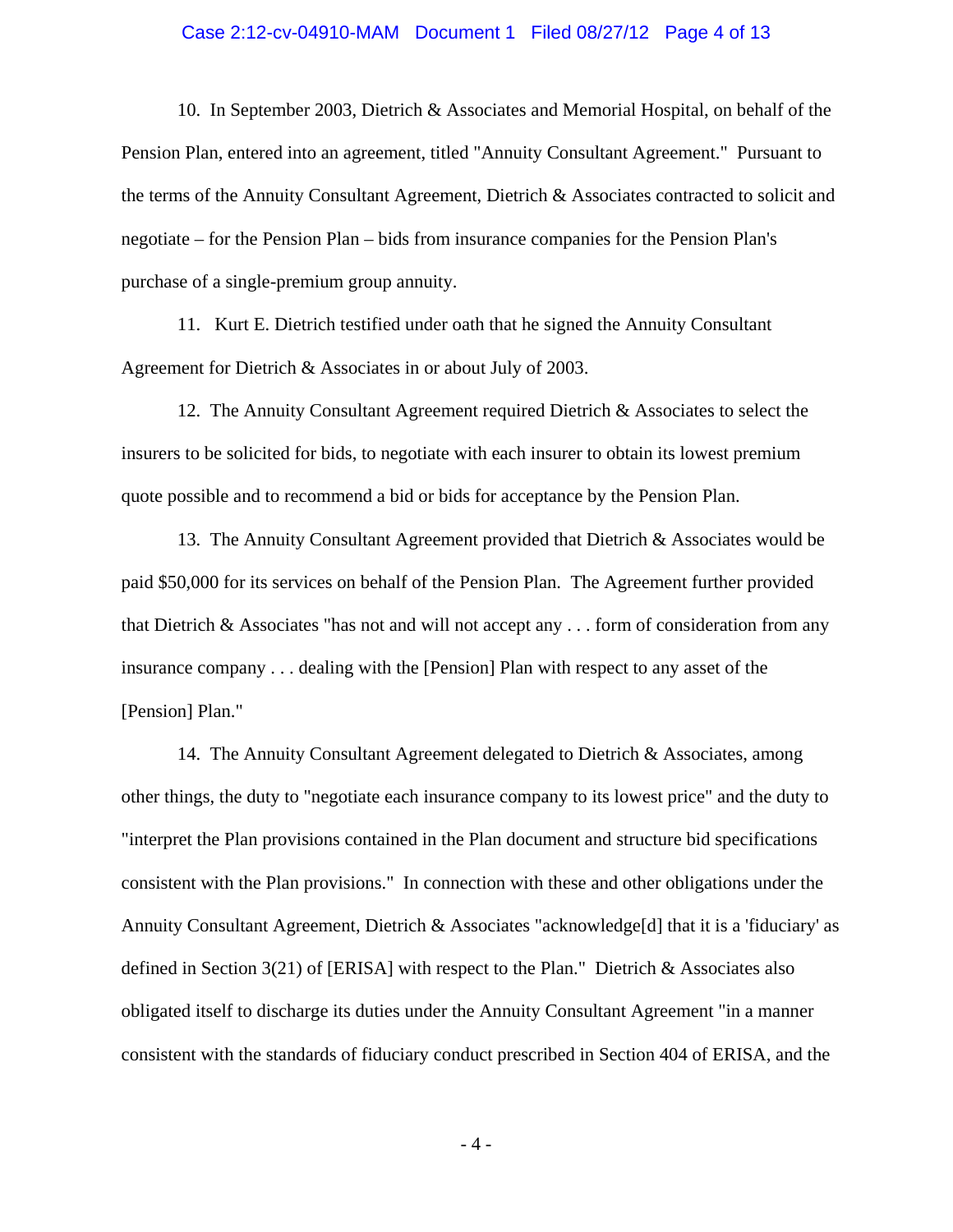## Case 2:12-cv-04910-MAM Document 1 Filed 08/27/12 Page 5 of 13

rules and regulations thereunder." These were material terms of the agreement, and the Pension Plan reasonably relied on the terms in entering into the agreement with Dietrich & Associates.

15. Pursuant to the fully executed Annuity Consultant Agreement, the Agreement became effective on September 24, 2003.

16. For the single-premium group annuity sought by the Pension Plan, Dietrich & Associates selected the insurance companies from which to solicit bids. After soliciting and receiving preliminary bids, Dietrich & Associates then negotiated final bids from six insurance companies, including the Hartford Life Insurance Company ("Hartford")

17. On the day final bids were due, December 19, 2003, Dietrich & Associates received final bids from Hartford and five other insurers.

# **ERISA VIOLATIONS**

18. Of the six final bids received from carriers for the purchase of the Pension Plan's group annuity, Hartford's bid was the second highest. As Kurt E. Dietrich indicated in sworn testimony, the Hartford bid included an additional 2% of the actual cost of the annuity to be remitted to Dietrich & Associates as part of an "Expense Reimbursement" arrangement between Hartford and Dietrich & Associates. As Kurt E. Dietrich further testified, Dietrich & Associates increased the reported bids from the other carriers by 2% before presenting the final bids to the Pension Plan.

19. After increasing the other final bids by 2%, Hartford's bid presented to the Pension Plan was the lowest bid. Neither the Pension Plan nor Memorial Hospital was informed that the Hartford bid included payments earmarked for Defendants.

20. Kurt E. Dietrich did not inform the bidders that Dietrich & Associates was increasing their final bids by 2%. Neither Dietrich & Associates nor Kurt E. Dietrich informed the Pension Plan that 2% was added to each final bid except the Hartford bid.

- 5 -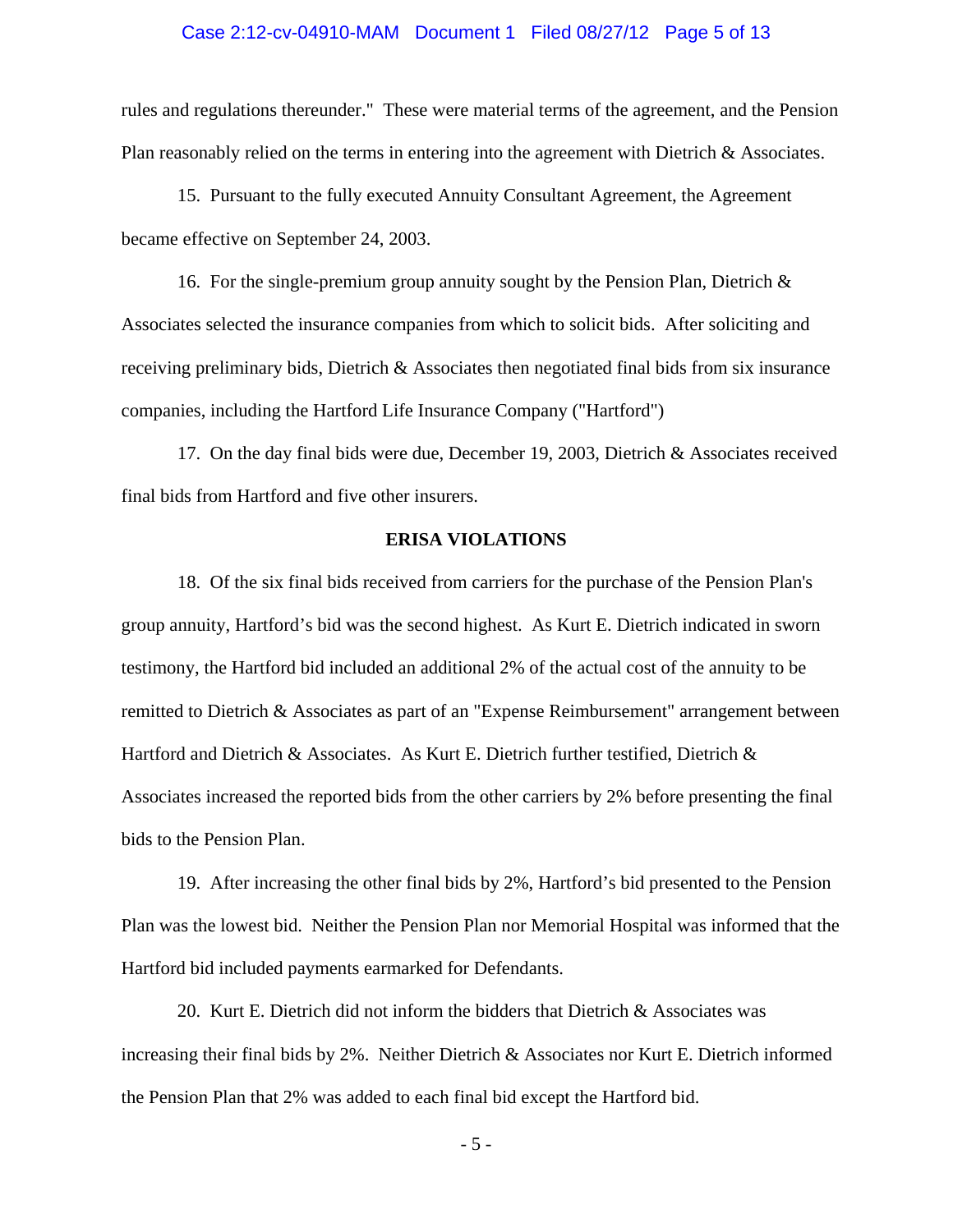## Case 2:12-cv-04910-MAM Document 1 Filed 08/27/12 Page 6 of 13

21. On December 19, 2003, Dietrich & Associates sent to the Pension Plan a report that listed a single-premium figure for each of the six final bidders. For each final bidder other than Hartford, Dietrich & Associates reported to the Pension Plan a single-premium figure that was approximately 2% higher than the insurer's final bid figure received by Dietrich & Associates. In this manner, the Defendants misled the Pension Plan about the cost of the annuity and their fees, which were limited to a total of \$50,000 from all sources by the terms of the Annuity Consultant Agreement.

22. In reliance on the integrity of the bidding process and the accuracy of the quoted bids, the Pension Plan selected Hartford to provide the annuity for the Pension Plan for Hartford's final bid amount of \$26,102,374 on or about December 19, 2003. By giving the Plan a false list of bids, the Defendants effectively exercised discretionary authority over the Plan's selection of Hartford as the annuity provider.

23. In or around February 2004, Dietrich & Associates received from Hartford payments denominated "expense reimbursements" that included \$522,047 specifically attributable to the annuity purchased by the Pension Plan. This payment, however, was calculated as a simple percentage of the cost of insurance placed, bearing no relationship to any actual expenses incurred by Dietrich & Associates.

24. The Pension Plan did not authorize Dietrich & Associates to receive compensation from the winning bidder for the Plan's annuity, and, in fact, the Annuity Consultant Agreement specifically prohibited Dietrich & Associates from receiving any third party payments in connection with the Pension Plan's annuity purchase.

25. As Kurt E. Dietrich admitted in sworn testimony, Dietrich & Associates did not comply with the Annuity Consultant Agreement after execution. Additionally, he testified that in his own view neither Dietrich & Associates nor he was bound by the Agreement. At no time

- 6 -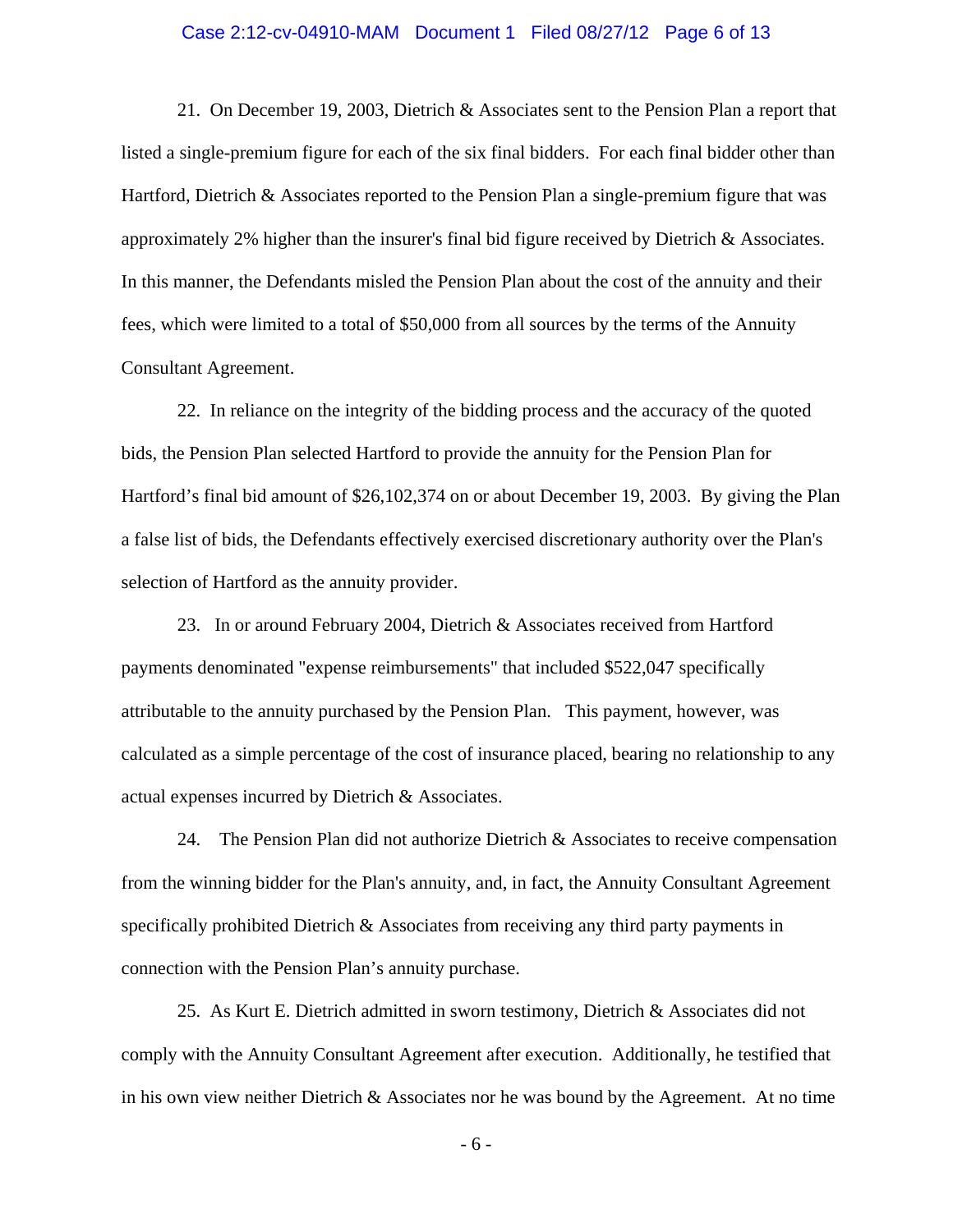## Case 2:12-cv-04910-MAM Document 1 Filed 08/27/12 Page 7 of 13

did Dietrich & Associates or Kurt E. Dietrich inform the Pension Plan that Dietrich & Associates declined to assume fiduciary responsibility as required by the Annuity Consultant Agreement. At no time did Dietrich & Associates or Kurt E. Dietrich inform the Pension Plan that Dietrich & Associates had opted to collect an extra payment from the carrier with the winning bid in addition to the \$50,000 fee provided for in the Agreement.

26. Through his 100% ownership of Dietrich & Associates, Kurt E. Dietrich received the \$522,047 commission that Hartford paid to Dietrich & Associates.

27. Kurt E. Dietrich caused or authorized Dietrich & Associates' receipt of the \$522,047 payment by, among other things:

a. authorizing conduct by Dietrich & Associates that constituted a breach of Dietrich & Associates' fiduciary duties to the Pension Plan as well as a breach of the terms of the annuity contract;

b. misleading the Pension Plan by having Dietrich & Associates increase the final bids of all bidders other than Hartford by approximately 2%, without disclosing that fact to the Plan;

c. misleading the Pension Plan by having Dietrich & Associates execute a contract that limited its fees from all sources to \$50,000 while secretly accepting more than ten times that amount from the winning bidder;

d. causing Dietrich & Associates, a company of which Kurt E. Dietrich was the sole director and sole owner, to receive the \$522,047 attributable to the purchase of the Pension Plan's annuity from Hartford; and

e. manipulating the bidding process by presenting false bids amounts to the Pension Plan, thereby effectively exercising discretionary authority over the ultimate selection of Hartford as the Plan's annuity provider.

- 7 -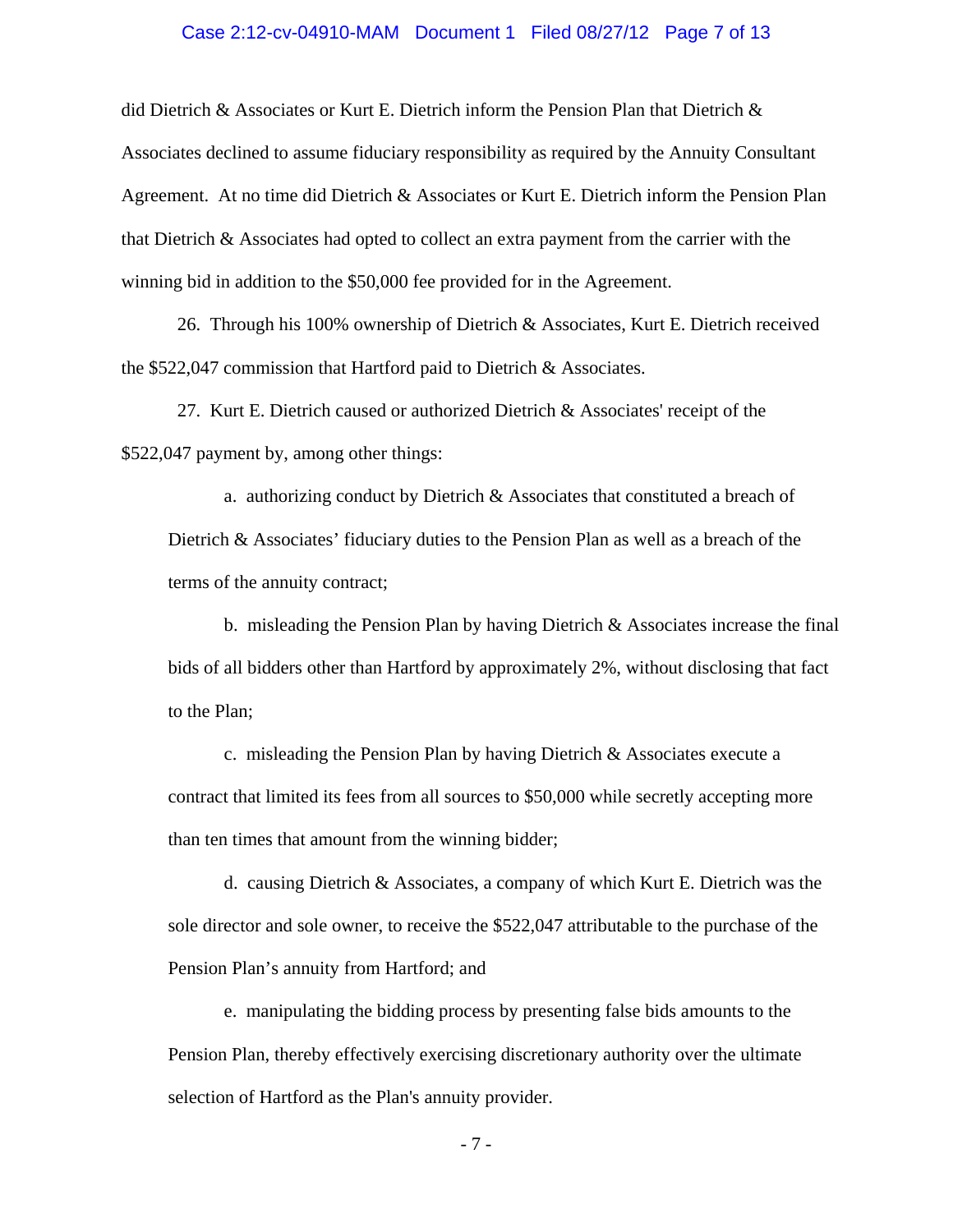## Case 2:12-cv-04910-MAM Document 1 Filed 08/27/12 Page 8 of 13

28. Dietrich & Associates and Kurt E. Dietrich prevented any Pension Plan

representative independent of Dietrich & Associates from knowing the full cost of Dietrich & Associates' services to the Pension Plan; concealed their financial arrangement with Hartford and the resulting conflict of interest with respect to the Hartford bid; and deprived the Pension Plan and its sponsor of the opportunity to negotiate the amount of any insurer-paid commission as an element of the Plan's total cost for its annuity.

29. Dietrich & Associates and Kurt E. Dietrich deprived the Pension Plan and its sponsor of the benefit of the firm's contractual promise not to take a commission from any insurer on the Plan's annuity.

## **FIRST CLAIM FOR RELIEF**

(Against Dietrich & Associates and Kurt E. Dietrich as Fiduciaries)

30. Under Fed. R. Civ. P. 10(c), the Secretary incorporates here by reference the paragraphs 1 through 29 above.

31. The Defendants exercised authority or control respecting disposition of Pension Plan assets in connection with the Pension Plan's purchase of the annuity and, thereby, acted as fiduciaries to the Pension Plan as defined in ERISA  $\S 3(21)(i)$ , 29 U.S.C.  $\S 1002(21)(i)$ , through, among other things, one or more of the following acts:

a. selecting the insurers to be solicited for bids on the single-premium group annuity sought by the Pension Plan;

b. for each final bidder other than Hartford, reporting to the Pension Plan a single-premium figure that was approximately 2% higher than the insurer's final bid received by Dietrich & Associates, without disclosing this fact to the Pension Plan;

c. by receiving and not disclosing to the Pension Plan the receipt of \$522,047 in connection with the annuity purchased by the Pension Plan from Hartford;

- 8 -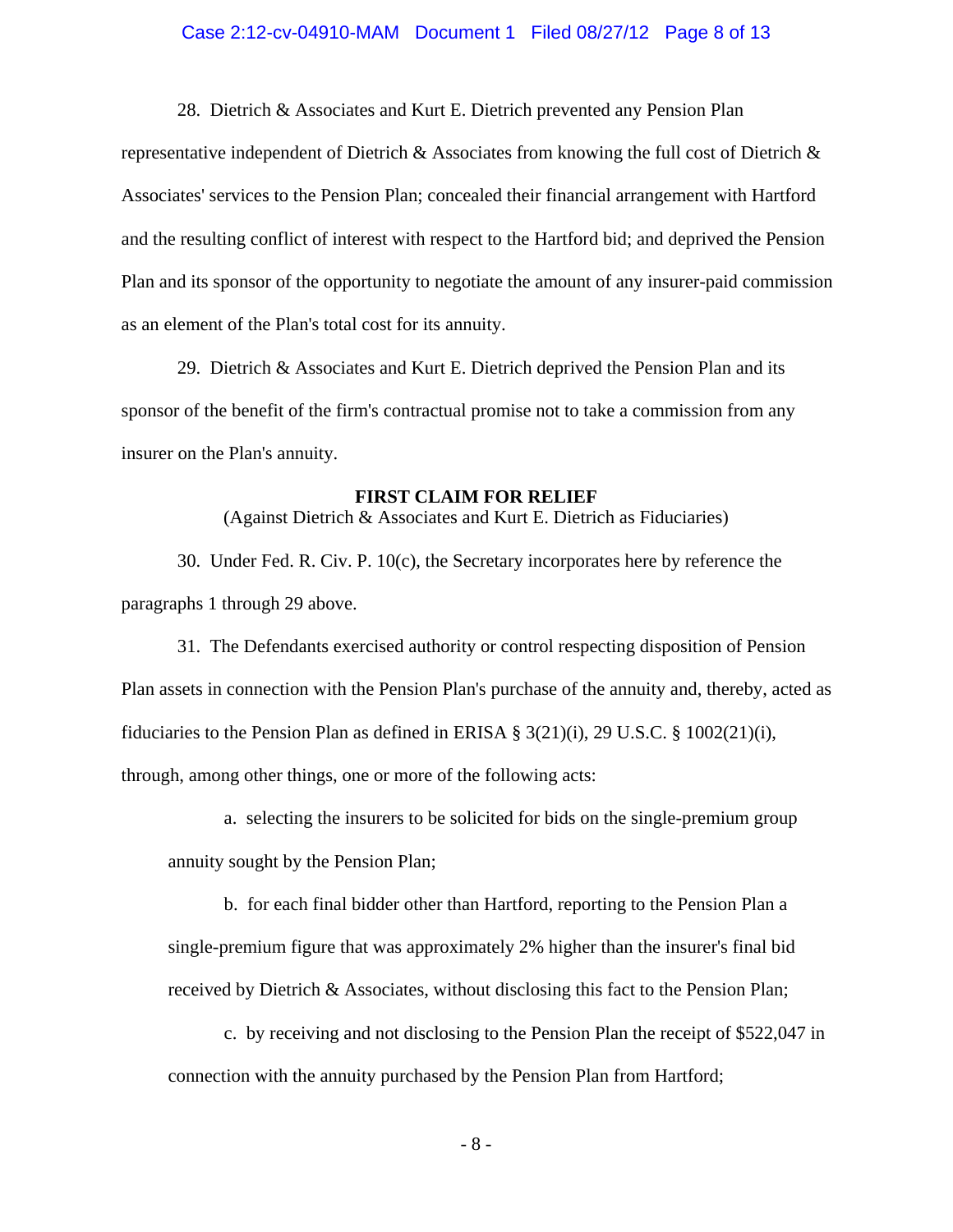## Case 2:12-cv-04910-MAM Document 1 Filed 08/27/12 Page 9 of 13

d. by presenting false bid numbers to the Plan, and thereby exercising authority over the final selection of the Annuity Provider; and

e. by receiving and exercising authority with respect to the placement of insurance for the Pension Plan as set forth in the Annuity Consultant Agreement, and by acknowledging in the Annuity Consultant Agreement that Dietrich & Associates was a fiduciary as defined under Section 3(21) of ERISA, 29 U.S.C. § 1001(21) and further agreeing to discharge its duties under the Agreement in a manner consistent with the standards of fiduciary conduct prescribed in ERISA § 404, 29 U.S.C. § 1104, and the rules and regulations promulgated under Section 404.

32. Because the Defendants held Dietrich & Associates out as an ERISA fiduciary, and the Plan reasonably relied upon the representations of fiduciary status, the Defendants are stopped from denying their fiduciary status. Moreover, to the extent that Dietrich & Associates failed to comply with the terms of the Annuity Consultant Agreement, or took action not authorized by the Agreement, it did so under the authority and with the approval of Kurt Dietrich and through his actions.

33. By falsifying the final bids to the Pension Plan, rather than presenting the actual bids submitted by the carriers, Dietrich and Associates and Kurt Dietrich imprudently caused the Pension Plan to pay more than a reasonable amount for Hartford annuity in breach of their fiduciary duties.

34. By failing to secure the lowest price for the Pension Plan, Dietrich & Associates and Kurt Dietrich acted imprudently and disloyally in breach of their fiduciary duties, and were unjustly enriched.

35. The Annuity Consultant Agreement established that \$50,000 was a reasonable fee and the only fee for the services Dietrich & Associates agreed to provide. By receiving and

- 9 -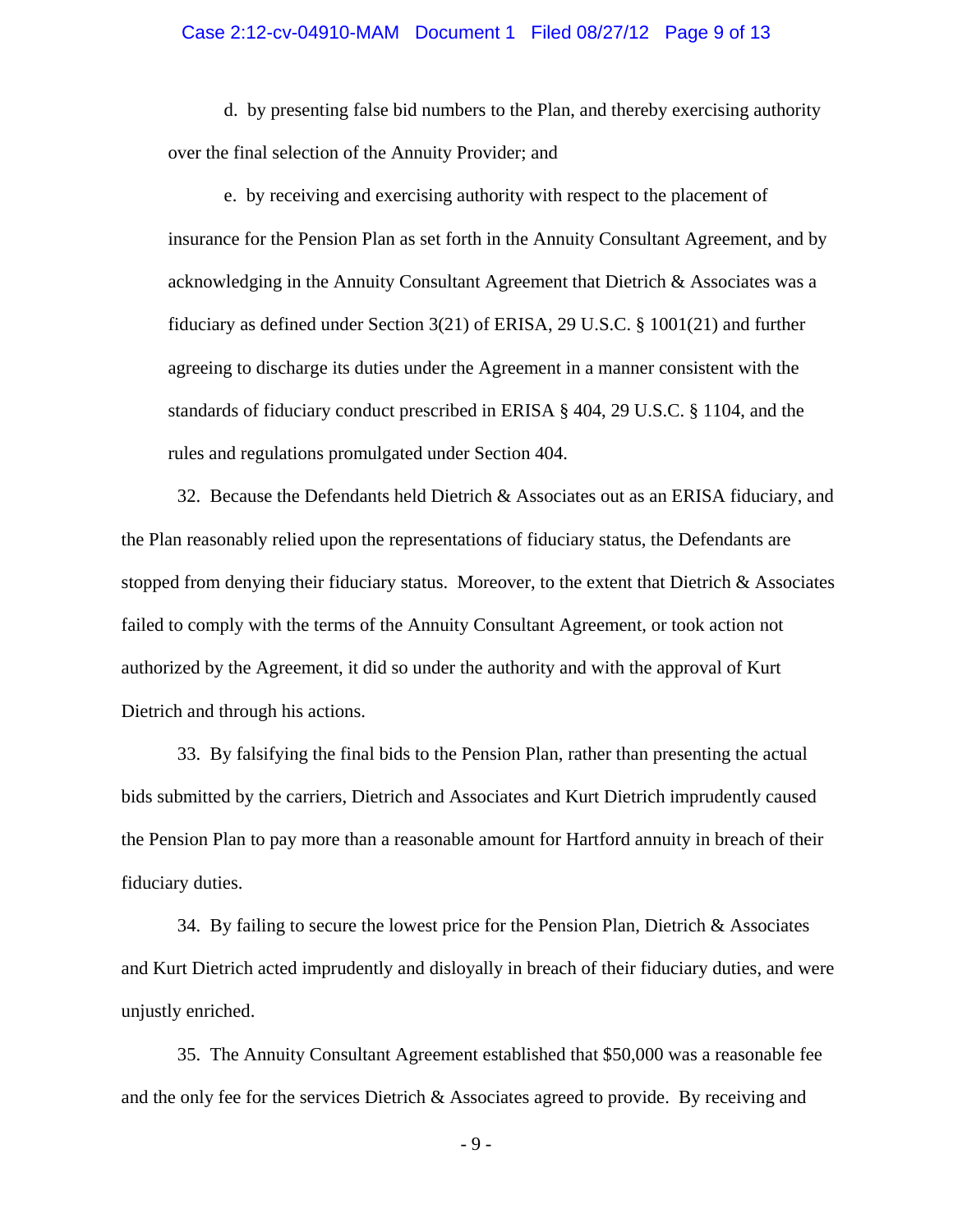#### Case 2:12-cv-04910-MAM Document 1 Filed 08/27/12 Page 10 of 13

retaining compensation from Hartford, the amount of which was not properly disclosed to or specifically authorized by the Pension Plan or by a Pension Plan fiduciary independent of Dietrich & Associates, Dietrich & Associates and Kurt E. Dietrich used their fiduciary authority to affect their own compensation.

36. By receiving and retaining undisclosed, unauthorized compensation in connection with the Pension Plan's annuity purchase, Dietrich& Associates and Kurt E. Dietrich acted imprudently, disloyally, committed a prohibited transaction, and acted in their own interest and contrary to the interests of the Pension Plan's participants and beneficiaries.

37. As the Pension Plan's fiduciaries that received undisclosed, unauthorized compensation in connection with the annuity purchase, Dietrich & Associates and Kurt E. Dietrich:

a. violated ERISA §  $404(a)(1)(A)$ , which requires a fiduciary in plan matters "to act solely in the interest of the plan's participants and beneficiaries . . . for the exclusive purpose of providing the [plan's] benefits" and "defraying [the plan's] reasonable expenses," 29 U.S.C. §  $1104(a)(1)(A)$  (duty of loyalty);

b. violated ERISA §  $404(a)(1)(B)$ , which requires a fiduciary in plan matters to act "with the care, skill, prudence, and diligence under the circumstances then prevailing that a prudent person acting in a like capacity and familiar with such matters would use," 29 U.S.C. § 1104(a)(1)(B);

c. violated ERISA §  $406(a)(1)(C)$ , which prohibits a fiduciary from causing a plan to engage in a transaction if he knows or should know that such transaction constitutes a direct or indirect "furnishing of goods, services, or facilities between the plan and a party in interest," 29 U.S.C. § 1106(a)(1)(C), unless exempted by ERISA § 408, 29 U.S.C. § 1108;

- 10 -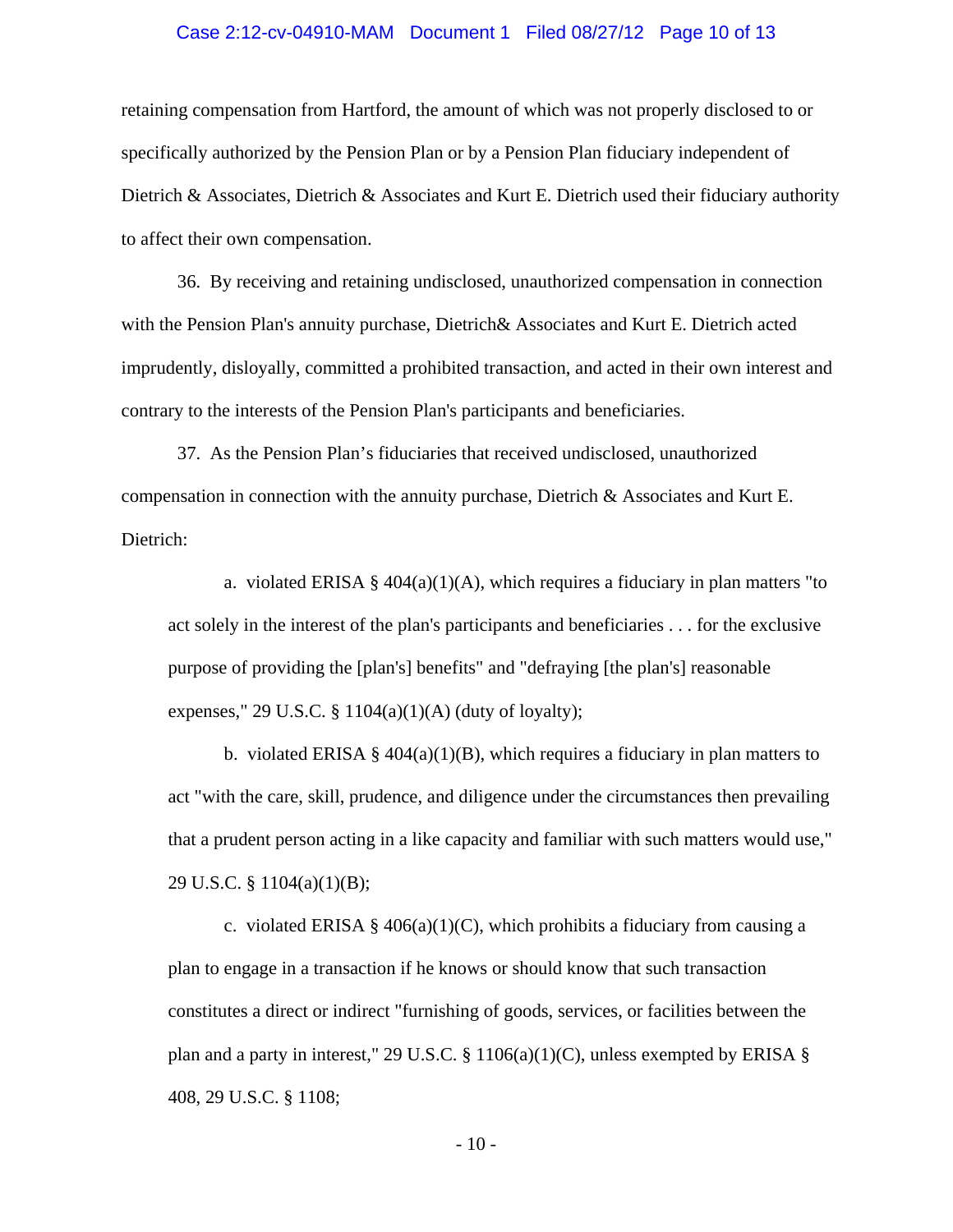d. violated ERISA §  $406(b)(1)$ , which prohibits a fiduciary from "dealing with assets of the plan his own interest or for his own account," 29 U.S.C. § 1106(b)(1); and

e. violated ERISA § 406(b)(3), which prohibits a fiduciary from "receiving

consideration for his own account from any party dealing with such plan in connection with a transaction involving the assets of the plan," 29 U.S.C. § 1106(b)(3).

38. As a result of the breaches of fiduciary duty which they committed, Defendants Dietrich & Associates and Kurt E. Dietrich each is liable for injunctive and other appropriate equitable relief under ERISA § 502(a)(2) and (5), 29 U.S.C. § 1132(a)(2) and (5), including but not limited to disgorgement of any unlawful fees and profits received in connection with the Pension Plan's annuity purchase and an injunction against serving as a fiduciary or performing services for ERISA-covered employee benefit plans.

# **SECOND CLAIM FOR RELIEF**

(Alternative Claim Against Defendants Dietrich & Associates and Kurt E. Dietrich as Parties in Interest Who Engaged in a Transaction Prohibited by ERISA  $\S$  406(a)(1)(c))

39. Under Fed. R. Civ. P. 10(c), the Secretary incorporates here by reference the paragraphs 1 through 38 above.

40. By providing services to the Pension Plan, Dietrich & Associates was a party in interest, within the meaning of ERISA §  $3(14)(B)$ , 29 U.S.C. § 1002(14)(B), with respect to the Pension Plan.

41. By providing services to the Pension Plan, Kurt E. Dietrich was a party in interest with respect to the Pension Plan, within the meaning of ERISA  $\S 3(14)(B)$ , 29 U.S.C.

 $$1002(14)(B).$ 

42. As an officer, sole director, and sole owner of Dietrich & Associates, Kurt E.

Dietrich also was a party in interest with respect to the Pension Plan, within the meaning of

ERISA § 3(14)(H), 29 U.S.C. § 1002(14)(H).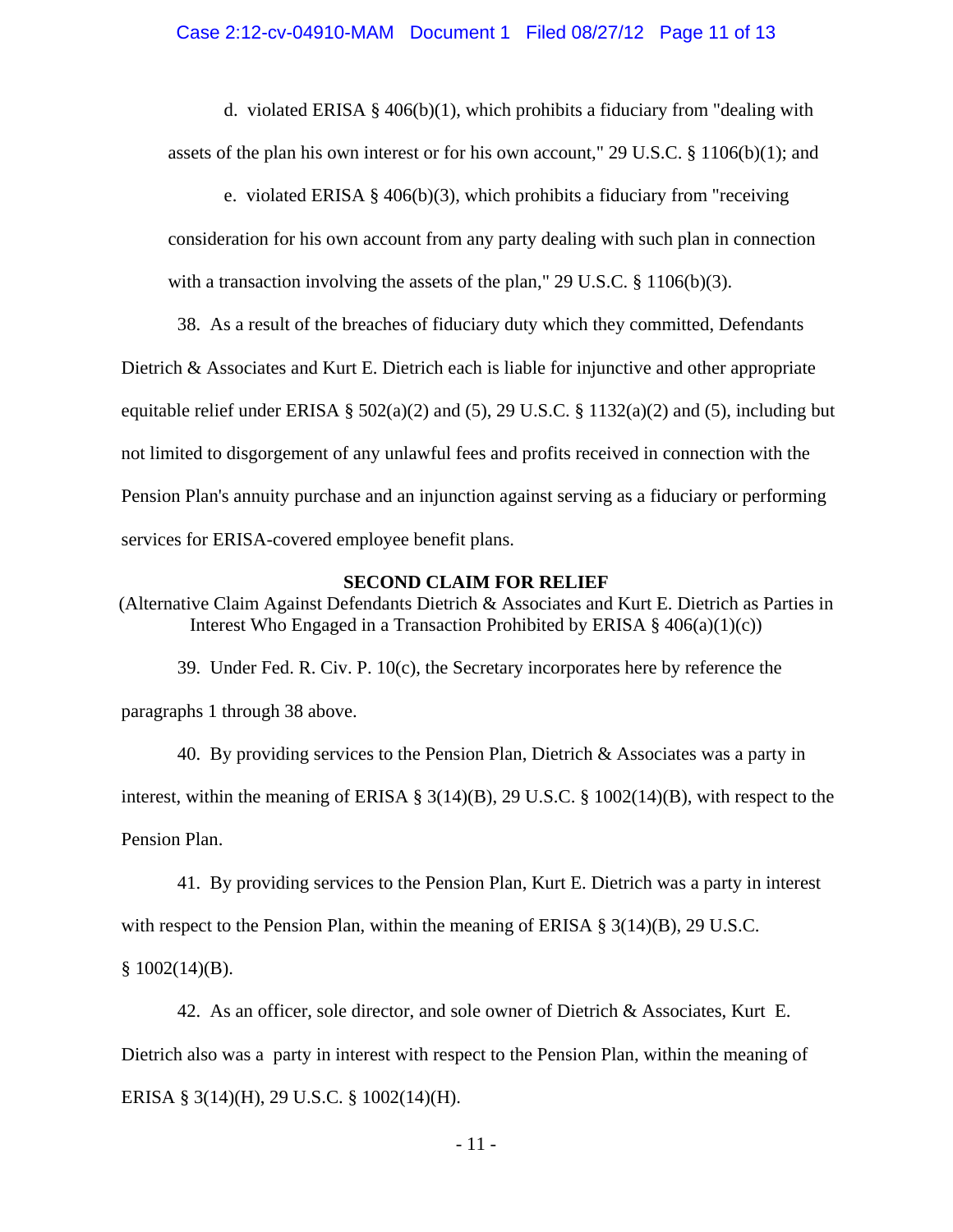#### Case 2:12-cv-04910-MAM Document 1 Filed 08/27/12 Page 12 of 13

43. ERISA §  $406(a)(1)(C)$ , 29 U.S.C. § 1106(a)(1)(C), prohibits a fiduciary from causing a plan to engage in a transaction if he knows or should know that such transaction constitutes a direct or indirect "furnishing of goods, services, or facilities between the plan and a party in interest," unless exempted by ERISA § 408, 29 U.S.C. § 1108. (Defendants will have the burden of proving any ERISA § 408 exemption claimed as a defense. E.g., In re Unisys Savings Plan Litig., 74 F.3d 420, 446 (3rd Cir. 1996)).

44. Dietrich & Associates and Kurt E. Dietrich cannot rely upon the exemption in ERISA § 408(c)(2) for "reasonable arrangements" with service providers because they received and retained undisclosed, unauthorized compensation that was more than ten times greater than the quoted price; deceived the Plan about the insurers' actual bids, thereby depriving the Plan of the ability to choose between insurers on an informed basis; and failed to provide services that were necessary, "appropriate and helpful in to the [P]lan . . . in carrying out the purposes for which the [P]lan is established or maintained." 29 C.F.R. § 2550.408b-2(b). Consequently, they violated ERISA's prohibited transaction provisions by engaging in the non-exempt furnishing of services between the Plan and parties in interest as prohibited by ERISA  $§$  406(a)(1)(C), 29 U.S.C. § 1106(a)(1)(C).

45. By engaging in the conduct above, Dietrich & Associates and Kurt E. Dietrich, even if not fiduciaries, are liable as parties in interest who engaged in a prohibited transaction in violation of ERISA  $\S$  406(a)(1)(C).

46. To remedy the prohibited transaction, Dietrich & Associates and Kurt E. Dietrich each is liable for injunctive and other appropriate equitable relief under ERISA  $\S$  502(a)(5), 29 U.S.C. § 1132(a)(5), including, but not limited to disgorgement of any unlawful fees and profits received in connection with the Pension Plan's annuity purchase and an injunction against performing services for ERISA-covered employee benefit plans.

- 12 -